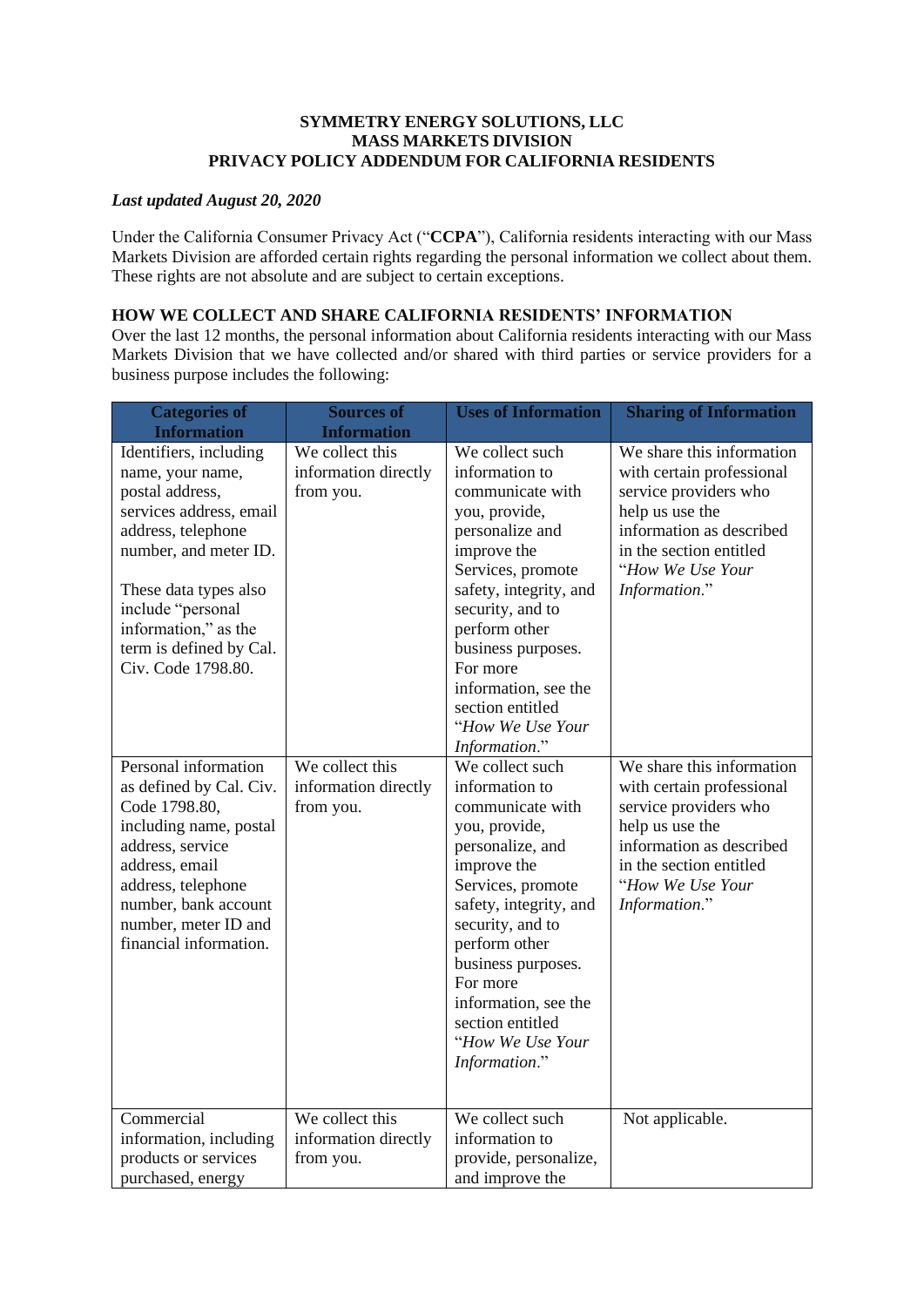| <b>Categories of</b><br><b>Information</b>                                                                                                                                                                                                  | <b>Sources of</b><br><b>Information</b>                                | <b>Uses of Information</b>                                                                                                                                                                                                                                                                                      | <b>Sharing of Information</b>                                                                                                                                                                              |
|---------------------------------------------------------------------------------------------------------------------------------------------------------------------------------------------------------------------------------------------|------------------------------------------------------------------------|-----------------------------------------------------------------------------------------------------------------------------------------------------------------------------------------------------------------------------------------------------------------------------------------------------------------|------------------------------------------------------------------------------------------------------------------------------------------------------------------------------------------------------------|
| usage data, tiers, rates,<br>records of personal<br>property, obtained, or<br>other purchasing or<br>consuming histories or<br>tendencies, and other<br>such information<br>regarding the postal<br>and/or services<br>address in question. |                                                                        | Services, promote<br>safety, integrity, and<br>security, and to<br>perform other<br>business purposes.<br>For more<br>information, see the<br>section entitled<br>"How We Use Your<br>Information."                                                                                                             |                                                                                                                                                                                                            |
| Internet or other<br>electronic network<br>activity information,<br>such as IP addresses<br>and cookies.                                                                                                                                    | We collect this<br>information<br>automatically from<br>your computer. | Not applicable.                                                                                                                                                                                                                                                                                                 | Not applicable.                                                                                                                                                                                            |
| Audio, electronic,<br>visual, thermal,<br>olfactory or similar<br>information, including<br>your photograph if<br>you choose to provide<br>it.                                                                                              | We collect this<br>information directly<br>from you.                   | We collect such<br>information to<br>communicate with<br>you, provide,<br>personalize and<br>improve the<br>Services, promote<br>safety, integrity, and<br>security, and to<br>perform other<br>business purposes.<br>For more<br>information, see the<br>section entitled<br>"How We Use Your<br>Information." | $\overline{W}$ share this information<br>with certain professional<br>service providers who<br>help us use the<br>information as described<br>in the section entitled<br>"How We Use Your<br>Information." |

### **In the past 12 months, we have not sold personal information of California residents within the meaning of "sold" in the CCPA.**

# **RIGHTS UNDER THE CCPA**

As stated above, if you are a California resident interacting with our Mass Markets Division, and the CCPA does not recognize an exemption that applies to you or your personal information, you have the right to:

- Request that we disclose to you free of charge the following information covering the 12 months preceding your request:
	- o the categories of personal information about you that we collected;
	- o the categories of sources from which the personal information was collected;
	- o the purpose for collecting personal information about you;